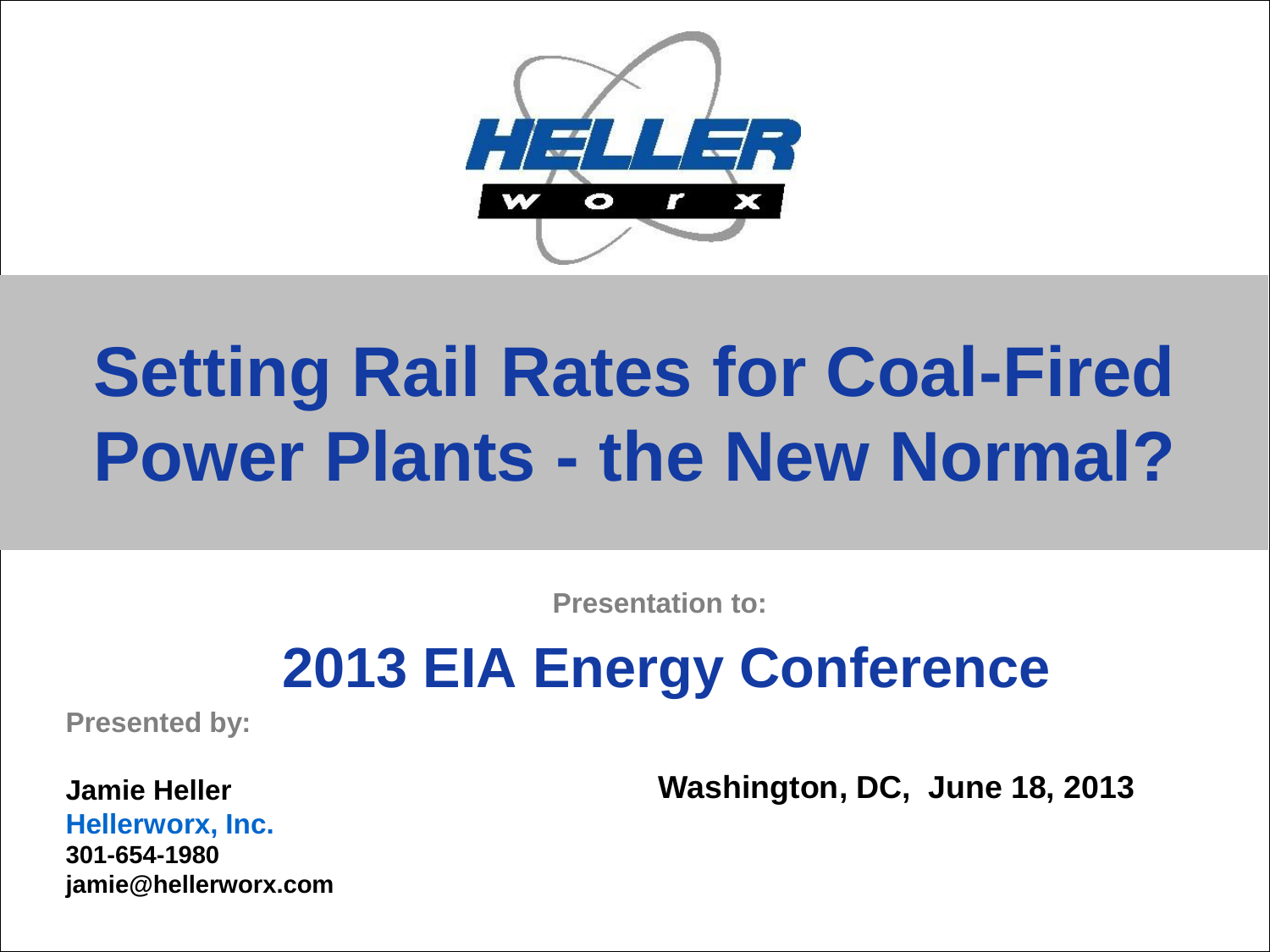

## **Coal has declined in importance to the rail industry over the past five years.**

## **What will be the future role of coal and rail rates for coal?**

**Answer: Different, very different**

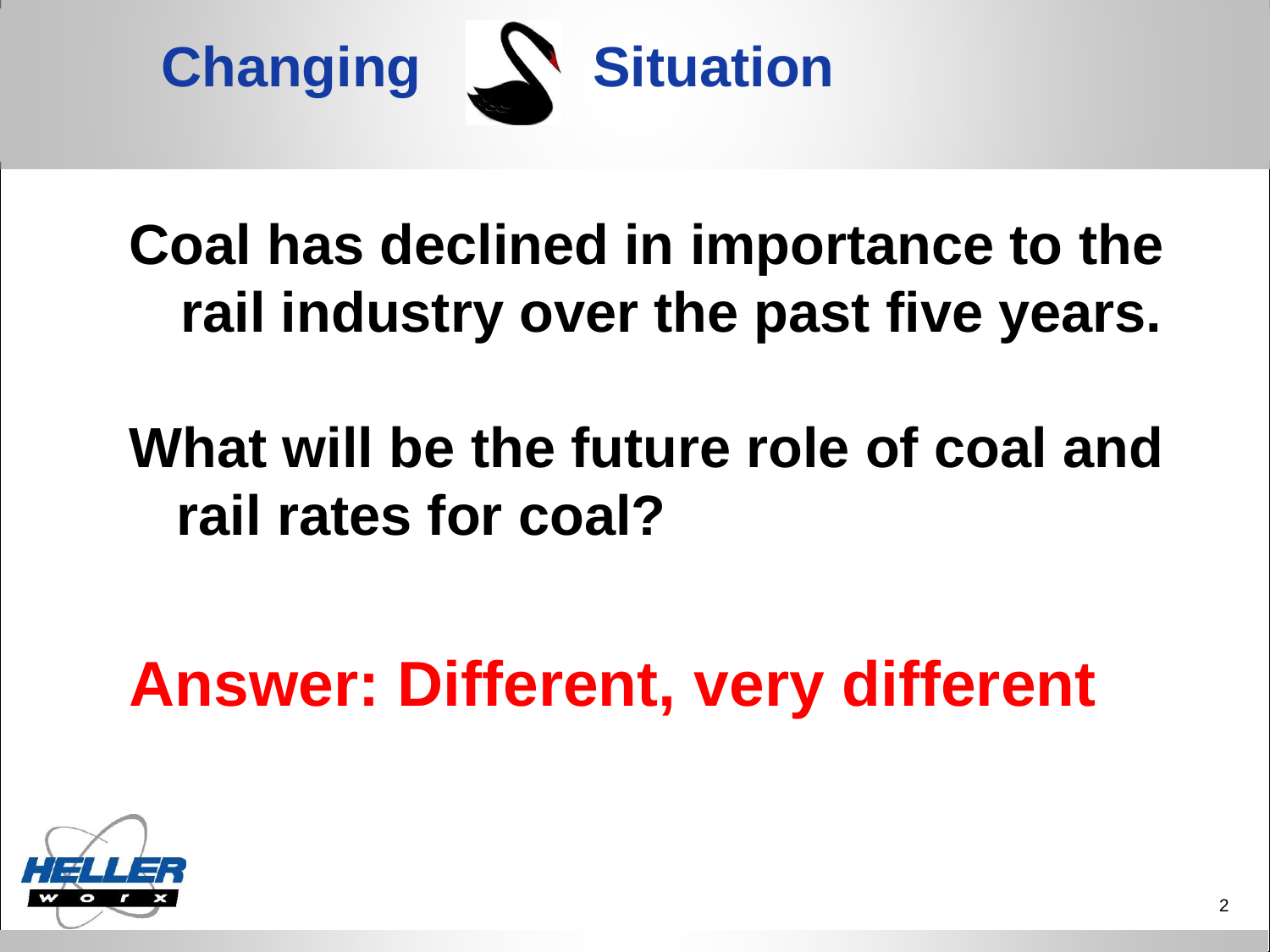#### **PRB Growth was US Coal Growth**

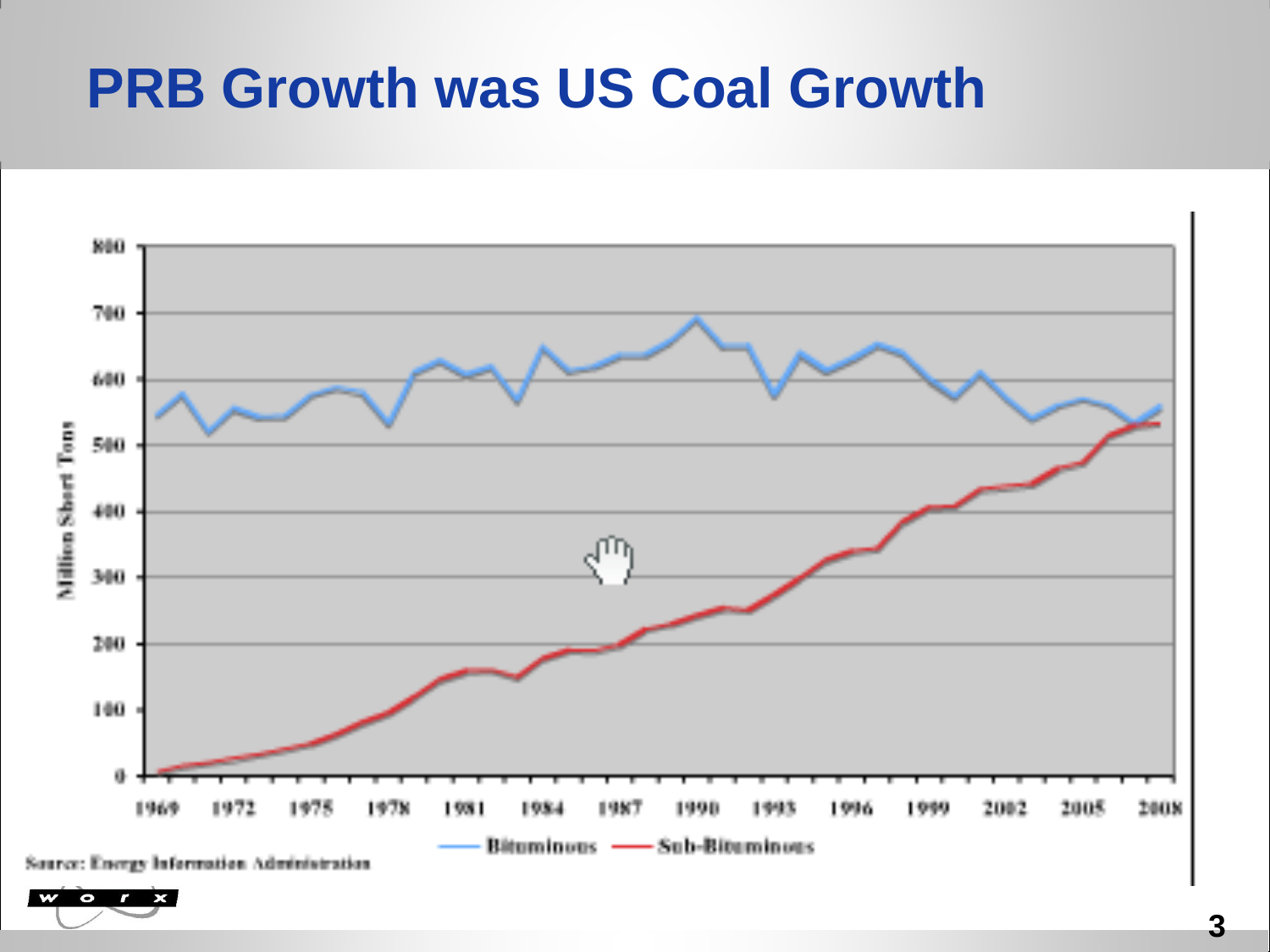## **Gas Taking Market Share from Coal**



U.S. monthly net electric power generation, January 2007 - March 2013 percent share

US EIA Today in Energy 7/13/12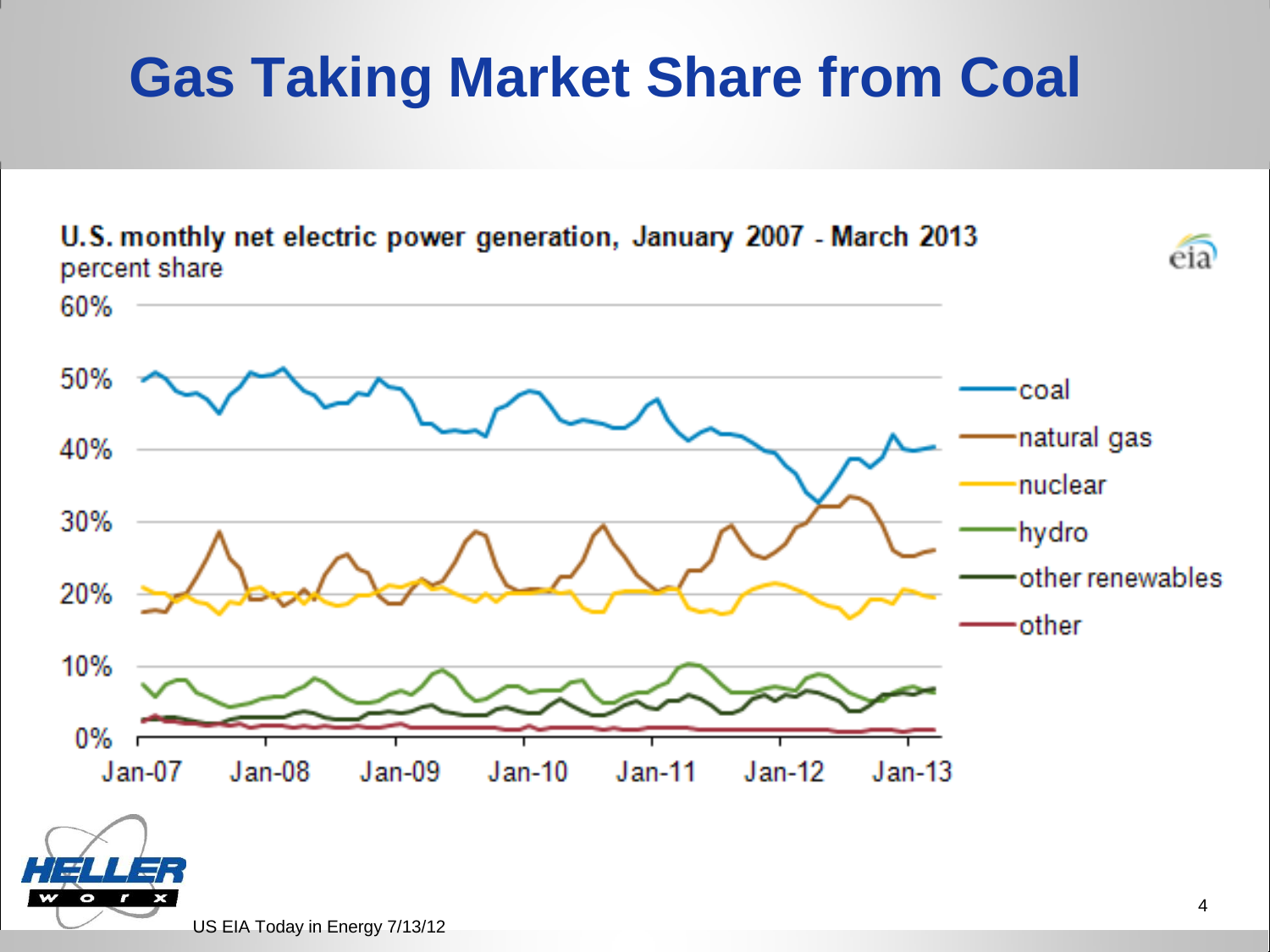### **U. S. Coal Consumption, 1973- 2012**

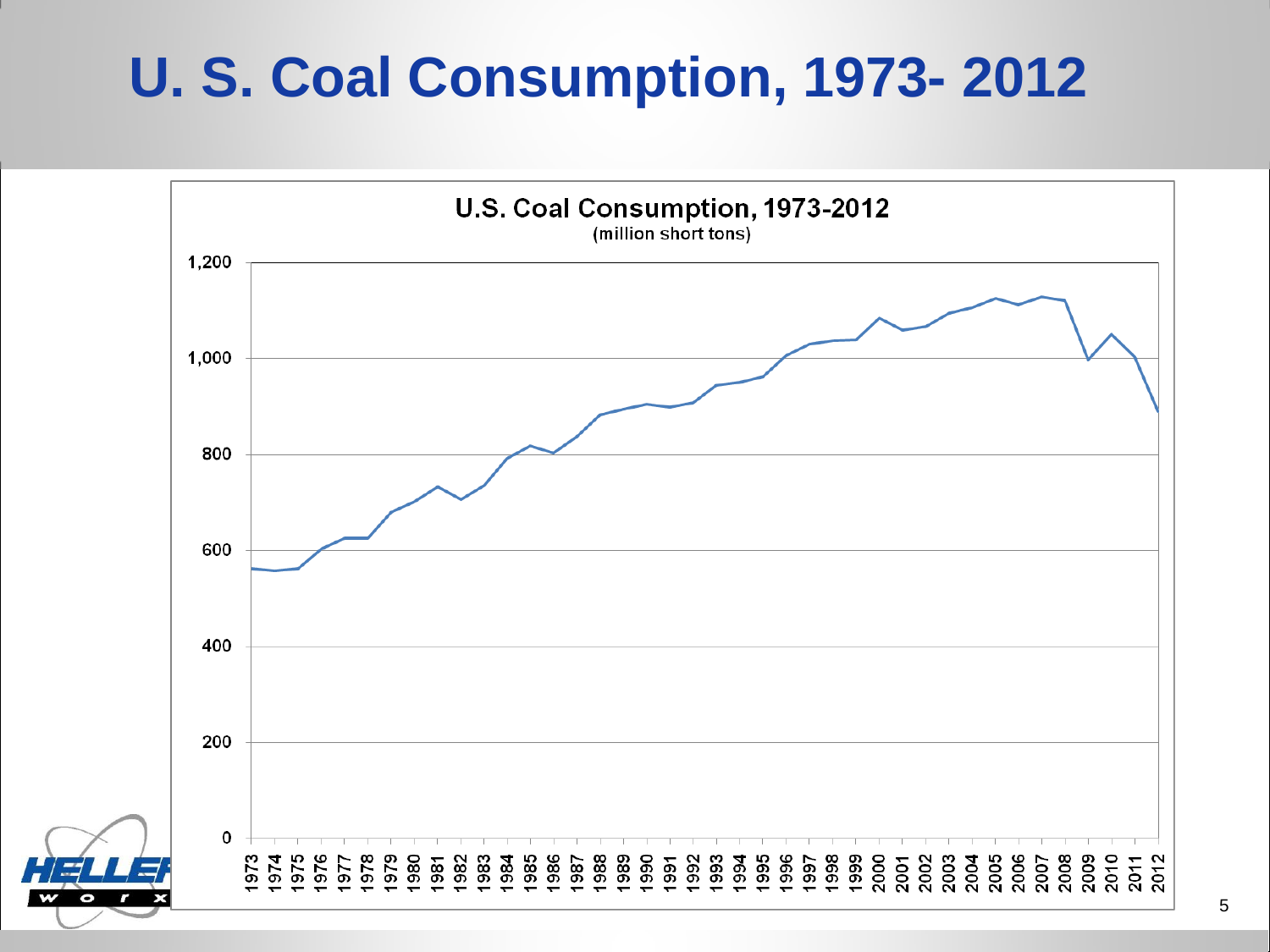## **What Happened?**

- **Cheap gas, tough environmental regulations and low power prices have virtually eliminated new US coal plant construction.**
- **Cheap gas, conservation, renewables and anemic economic growth have reduced rail shipments to existing units.**
- **High production costs, tougher mining regulations, installation of scrubbers, and low market prices have eviscerated the CAPP steam coal supply industry,**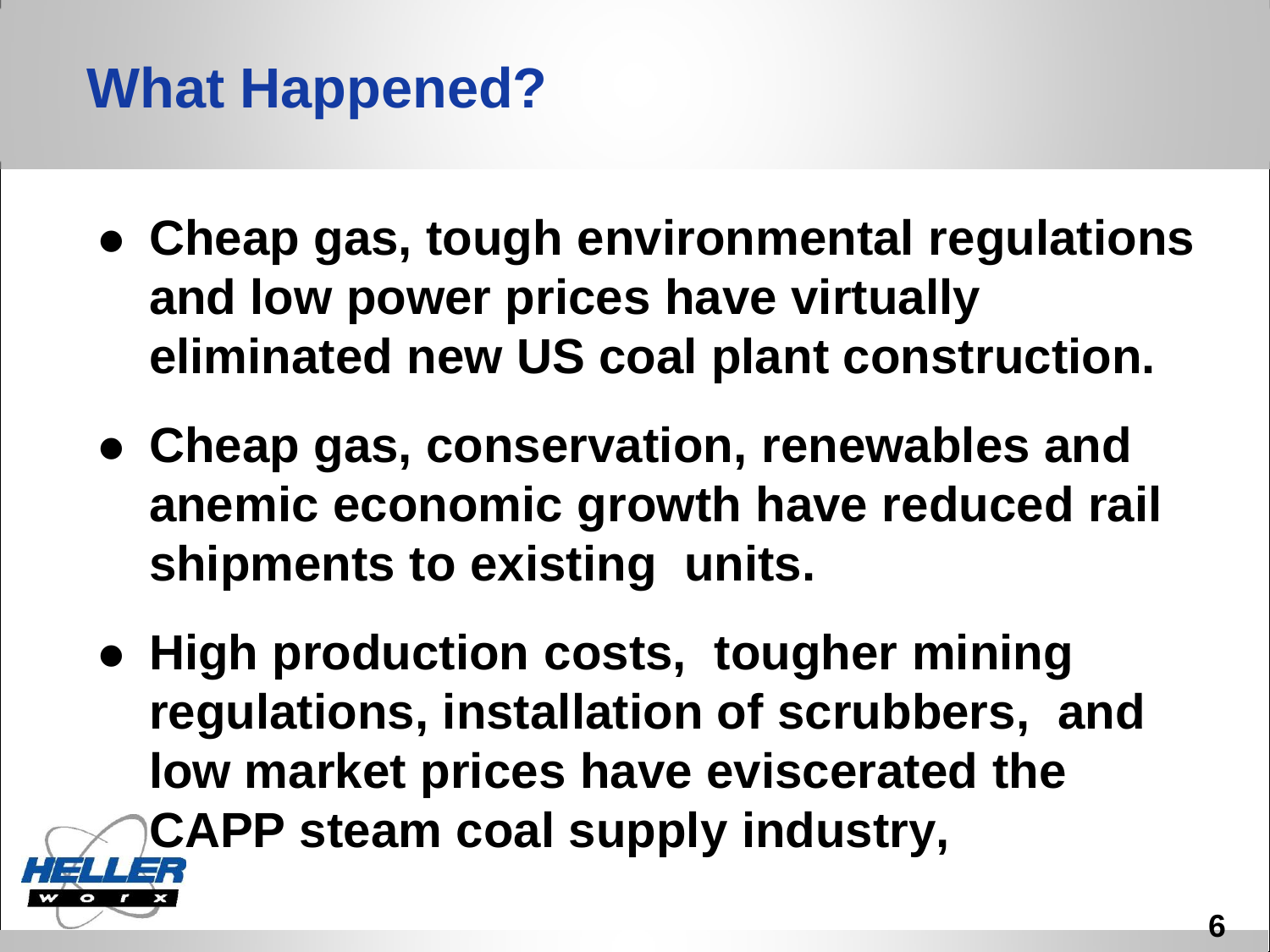#### **Base Load Plants are Becoming Intermediate Load**

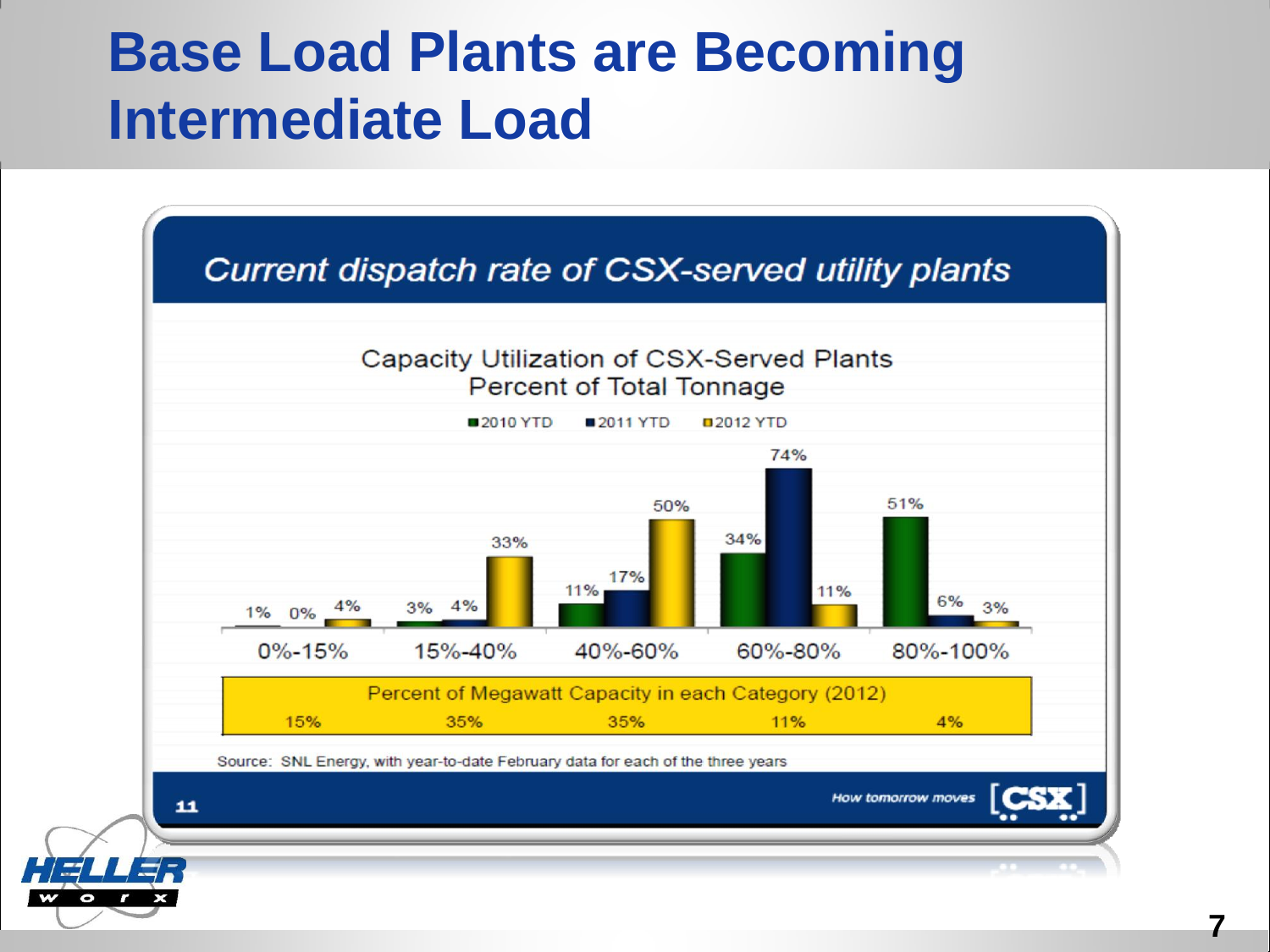## **Potentially Quite Different Rail Pricing for CAPP and ILB**

| <b>Calculating the Rail Freight 'Headroom' for CAPP and ILB Coal to</b><br><b>Compete with Gas Combined Cycle Power for CY '13</b> |           |        |                  |                 |
|------------------------------------------------------------------------------------------------------------------------------------|-----------|--------|------------------|-----------------|
|                                                                                                                                    |           | Gas    | <b>CAPP Coal</b> | <b>ILB Coal</b> |
| <b>Coal ICAP 2Q-4Q '13</b>                                                                                                         | \$/t      |        | \$66             | \$40            |
| <b>Fuel price</b>                                                                                                                  | \$/MMBtu  | \$4.10 | \$2.64           | \$1.69          |
| Transport                                                                                                                          | \$/MMBtu  | \$0.30 | \$0.46           | \$1.41          |
| heat rate                                                                                                                          | MMBtu/MWh | 7.0    | 10.0             | 10.0            |
| <b>Fuel for Generation</b>                                                                                                         | \$/MWH    | 31     | 31               | 31              |
| Rail price to match gas                                                                                                            | $$$ /ton  |        | \$12             | \$33            |

**Gas price May 7, '13 CME Group HH forwards for Jun-Dec '13 Coal price ICAP May 7, 2013. Heat rates are generic.**

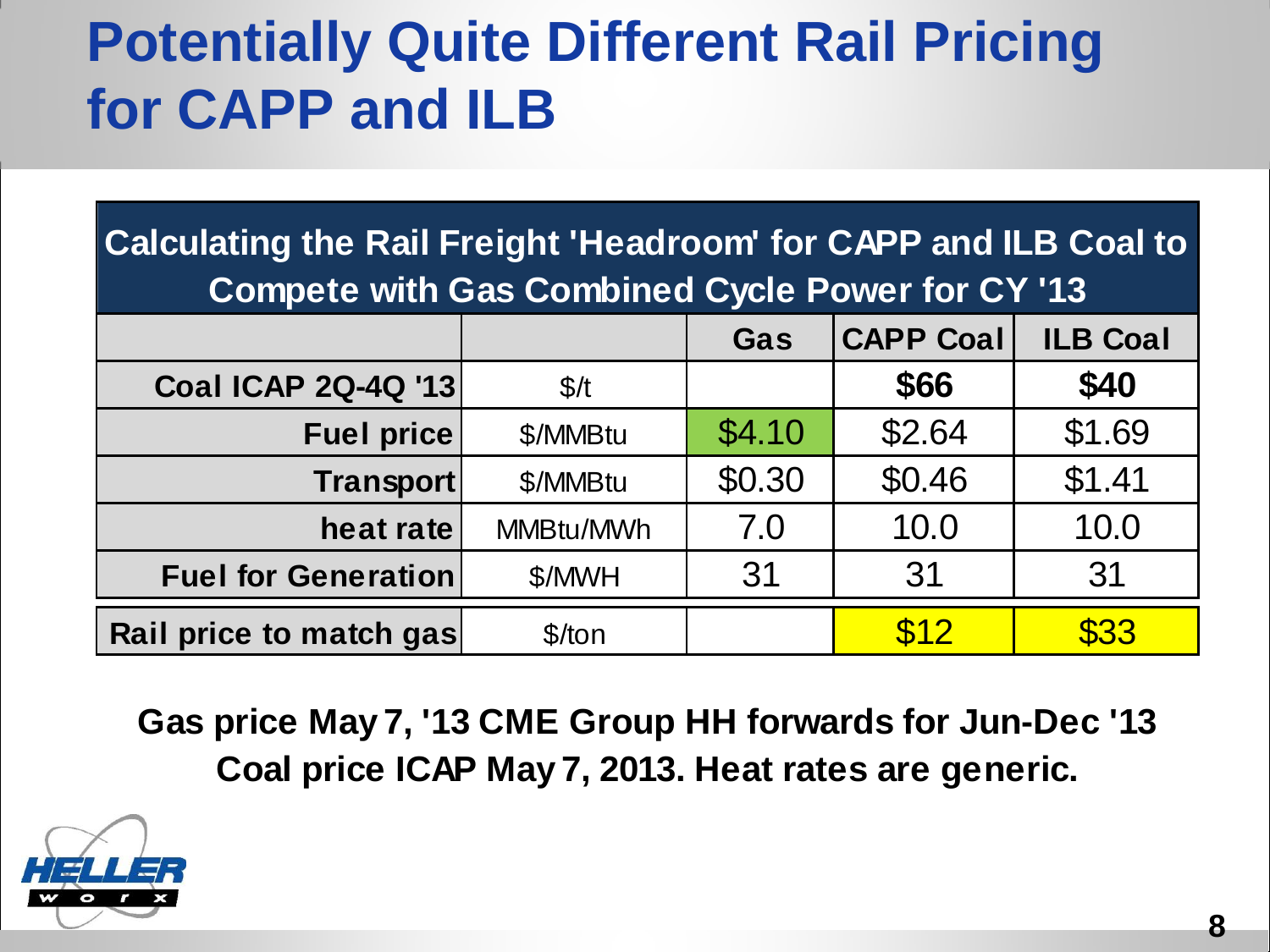#### **Illinois Basin Production Increase**



EIA Reference Case AEO 2013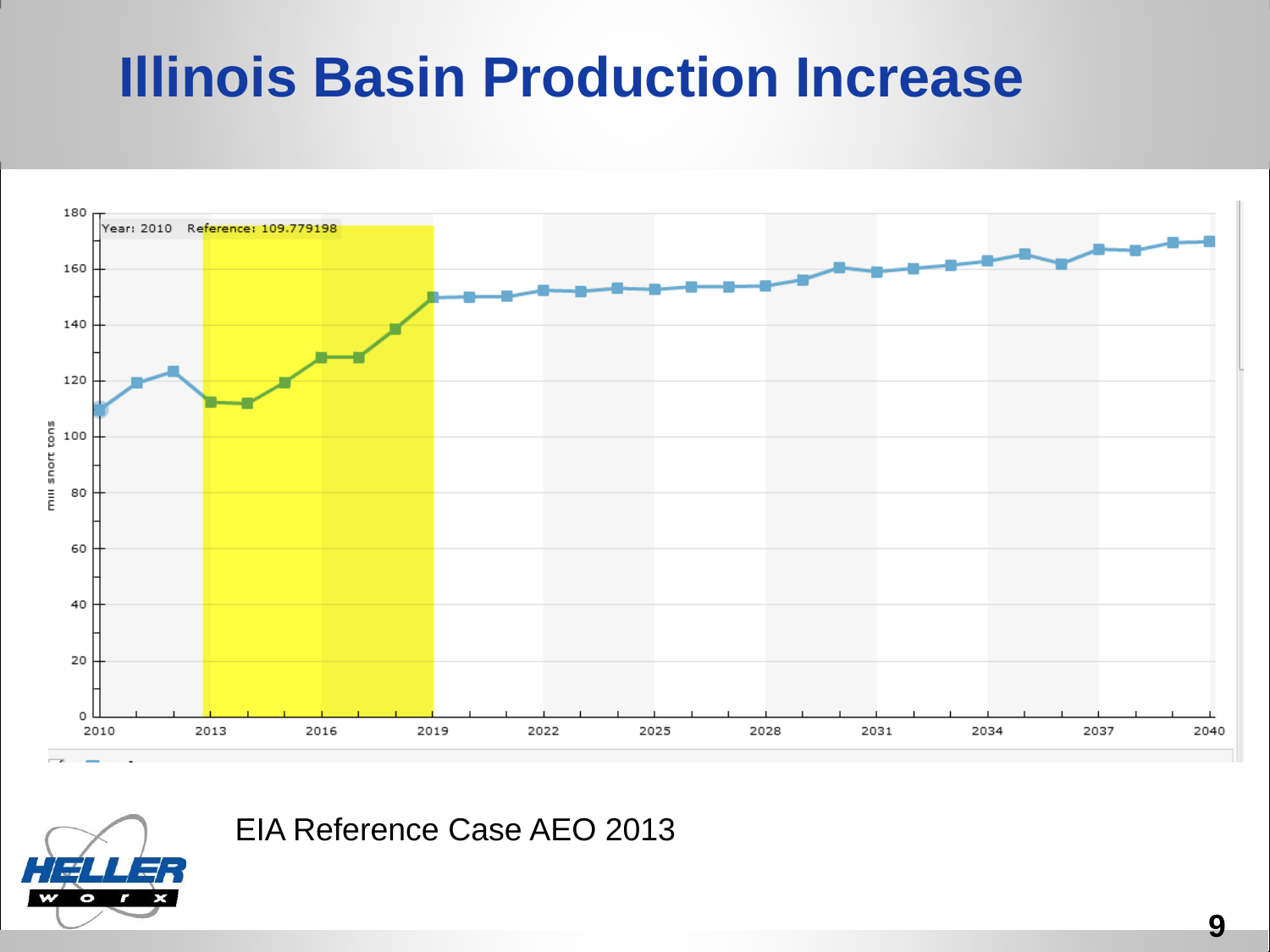#### **PRB Rail Rates: Still at High Levels**

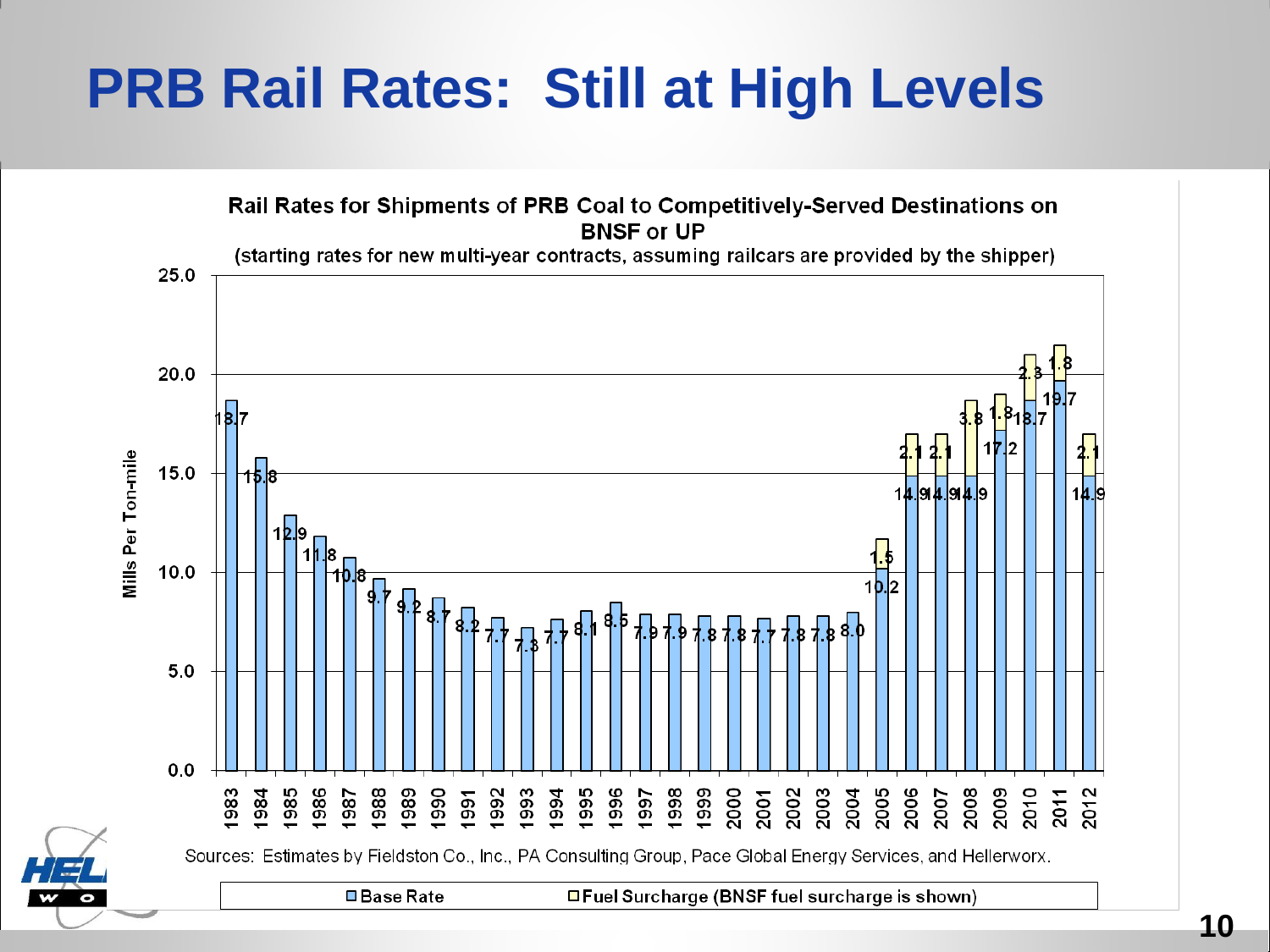## **For US Coal - Exports Are the Target**





BP Energy Outlook 2030 published Jan 2012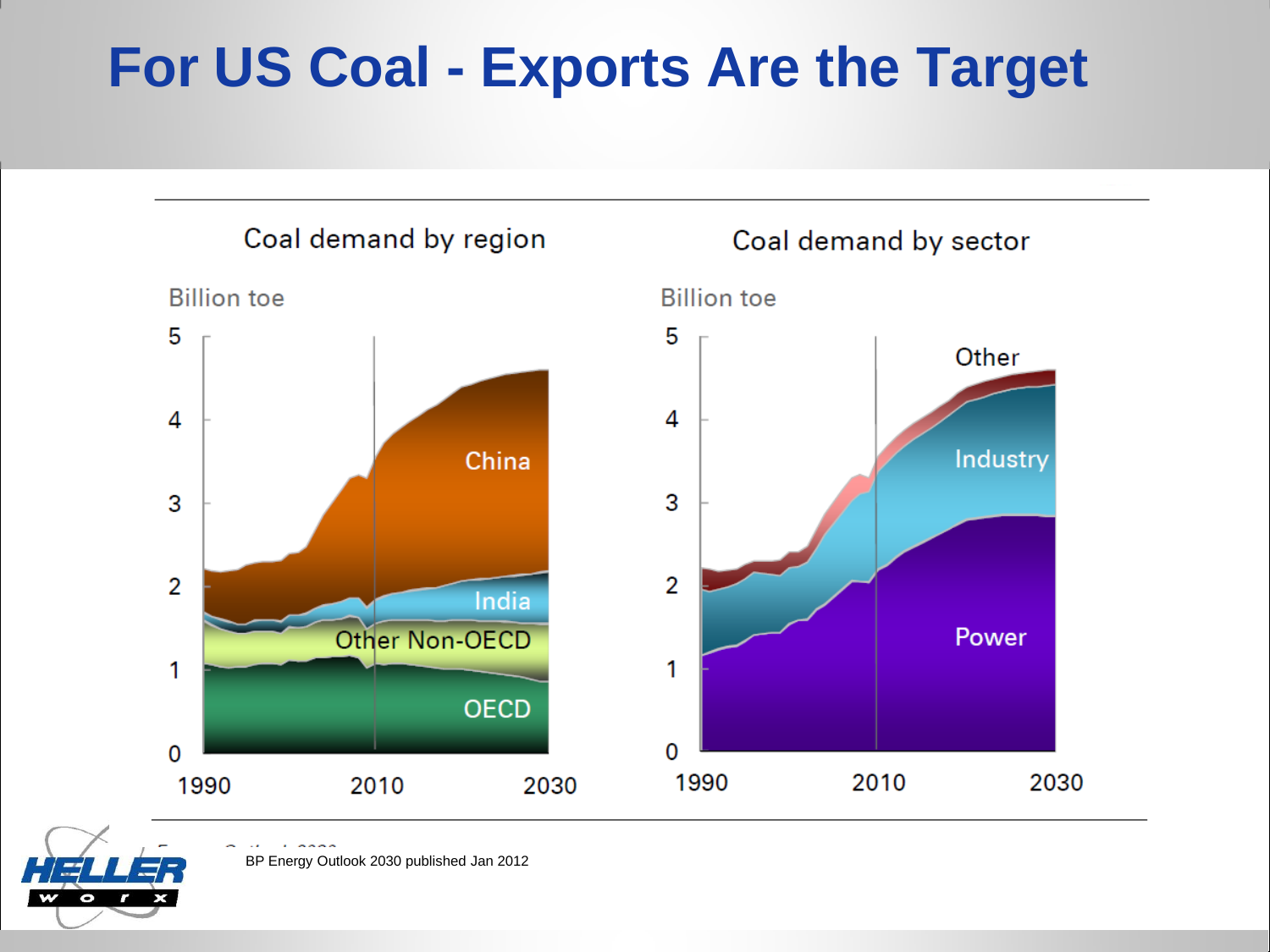#### **Rail Routes for PRB Coal Exports via Ports in the Pacific Northwest**